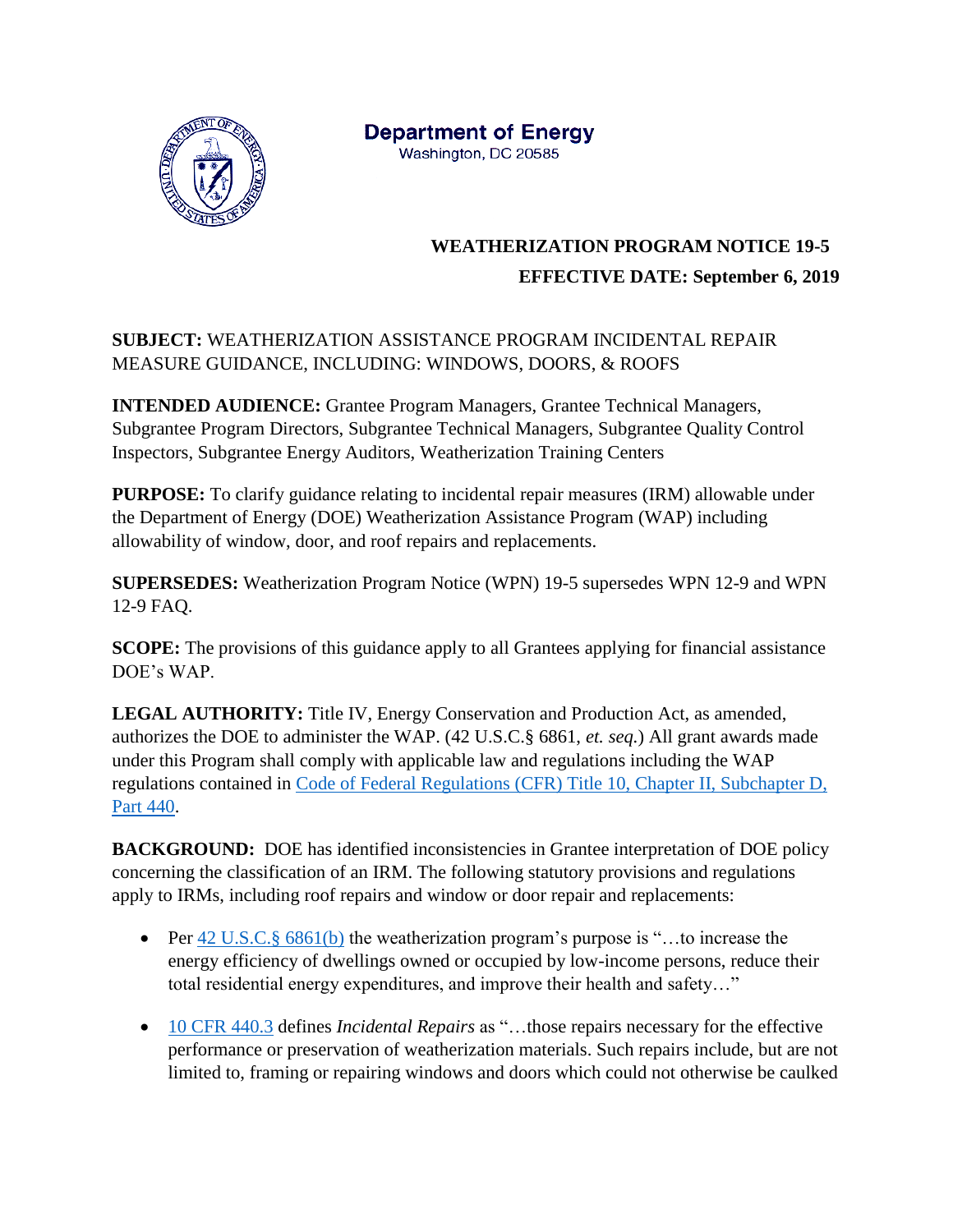or weatherstripped and providing protective materials, such as paint, used to seal materials installed under this program."

 $\bullet$  [10 CFR 440.21\(d\)](https://www.ecfr.gov/cgi-bin/text-idx?SID=5ae5e198ca6320012e514738566164e6&mc=true&node=pt10.3.440&rgn=div5#se10.3.440_121) states further that "[e]xcept for materials to eliminate health and safety hazards allowable under §440.18(c)(15), each individual weatherization material and package of weatherization materials installed in an eligible dwelling unit must be costeffective…[and] must result in energy cost savings over the lifetime of the measure(s)…"

Grantees and Subgrantees are reminded that the WAP is not a rehabilitation or general repairs program. This guidance strictly prohibits stand-alone roof replacements, structural repairs, or other non-energy related rehabilitation work. Units requiring this type of repair should be referred to a rehabilitation program or the Subgrantee must use other sources of funding to cover these costs. The IRM category is reserved for repairs that are not part of an Energy Conservation Measure (ECM), but are necessary to protect a newly installed ECM.

**DEFINITIONS:** The following terms used in this guidance apply to the entire WAP and can be referred to with respect to other related Program Notices:

**Ancillary Items** – Items necessary for the proper installation of weatherization materials as required by materials manufacturers, general construction, and/or WAP field standards to achieve a finished product in a typical installation where no unusual or extensive repairs are needed. Ancillary items typically refer to small items such as hardware, fasteners, adhesive, sealant, etc. The costs of ancillary items and their installation shall be included within the cost of an individual ECM when calculating the SIR for the individual ECM. For questions related to material standards for ancillary items, see the most recent Guidance on the topic [\(WPN 19-4,](https://www.energy.gov/sites/prod/files/2019/04/f61/wpn-19-4-attachments.pdf)  [Attachment 7](https://www.energy.gov/sites/prod/files/2019/04/f61/wpn-19-4-attachments.pdf) at the time of this writing).

**Energy Conservation Measure (ECM)** – Installation procedure performed for its anticipated energy savings. ECM costs must include all material, labor, and *ancillary items* and must meet a Savings to Investment Ratio (SIR) of 1.0 or greater to be installed with WAP funds.

**Health and Safety (H&S) Measure –** The actions taken to eliminate a health and safety hazard, the elimination of which is *necessary* to effectively perform weatherization work, *or* the actions are necessary as a result of weatherization work. H&S measures do not have to be cost-justified by the audit and are not considered in the SIR calculation or the Average Cost per Unit (ACPU) if the Grantee has a separate health and safety budget cost category. Grantees must identify H&S procedures and provide rationale for the percentage of total Program costs involved as a part of their DOE approved annual plan. For questions related to specific H&S issues and allowability, refer to the most recent Health and Safety Guidance [\(WPN 17-7](https://www.energy.gov/eere/wipo/downloads/wpn-17-7-weatherization-health-and-safety-guidance) at time of this writing).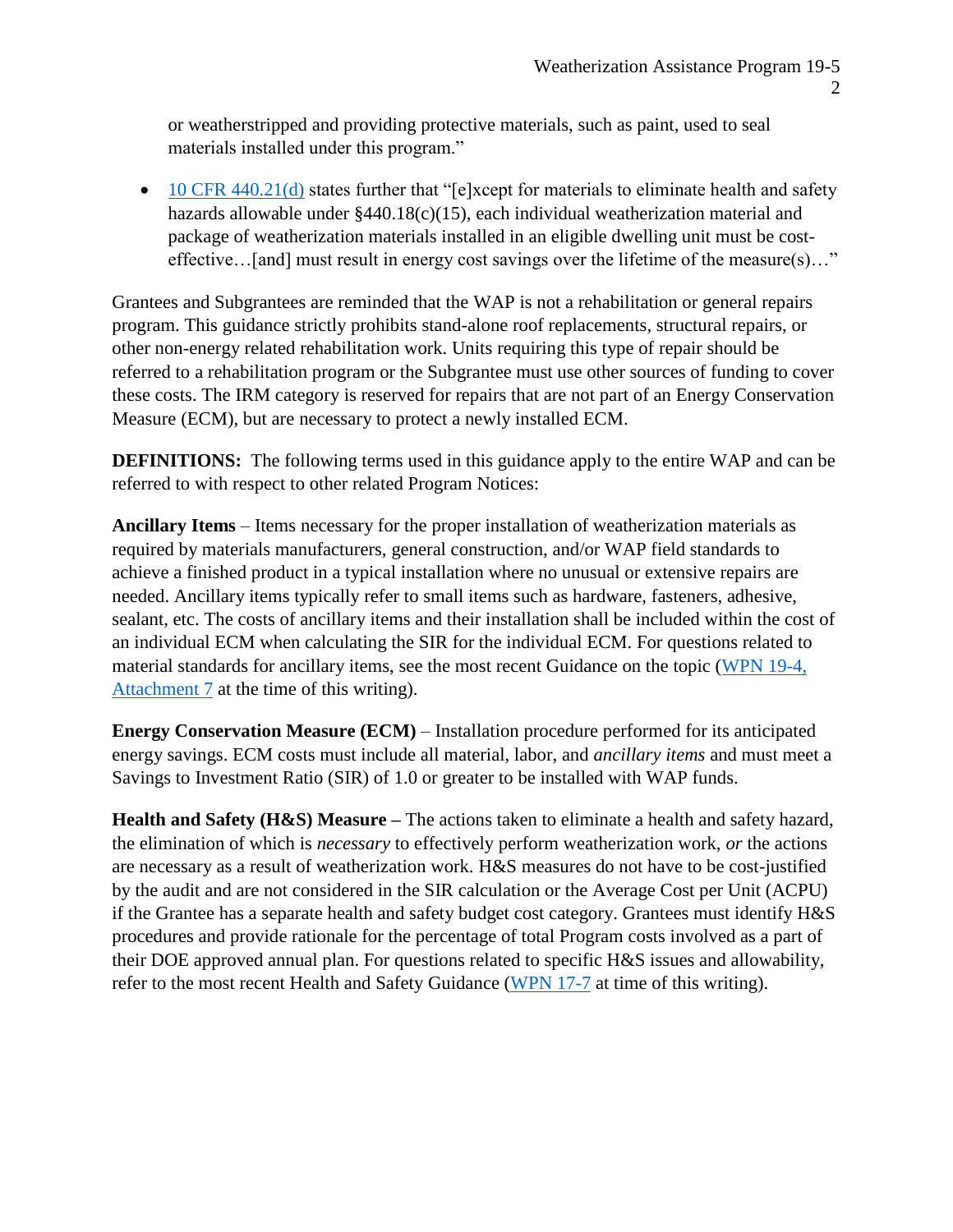**Incidental Repair Measure (IRM)** – A repair necessary for the effective performance or preservation of newly installed weatherization materials, but not part of a standard installation. IRM installations must be associated with a specific ECM or group of ECMs. IRMs must be justified by written and photo documentation in the client file. IRM costs must be included the SIR calculation of the total package of weatherization measures.

**Package of Weatherization Measures** – The cost of all ECMs and their associated IRMs included in an audit or priority list and/or installed in a home. The cost of each ECM includes the cost of its ancillary items. The cost of all IRMs is added to the cost of the package of weatherization measures when calculating the total package SIR for the whole project. H&S measures do not have to be cost-justified by the audit and are not considered in the SIR calculation or the ACPU if the Grantee has a separate H&S budget cost category.

**Savings to Investment Ratio (SIR) –** Result of dividing the present worth of the lifetime energy cost savings by the total present worth cost of the installed measure, including the discounted rate of the savings and fuel escalation rates. Each ECM must yield a SIR ratio of 1.0 or greater to be included in the *package of weatherization measures*, and the total package of weatherization measures must yield a cumulative SIR of 1.0 or greater to be allowable expenditures of WAP funds.

**GUIDANCE:** The primary goal of the Weatherization Assistance Program is "…to increase the energy efficiency of dwellings owned or occupied by low-income persons…" IRMs must be limited to those *minor repairs* necessary for effective performance or preservation of energy conservation measures installed by the Subgrantee. WAP funds shall not be used to install IRMs solely to protect existing materials in the dwelling.

DOE policy relating to the inclusion of IRMs in the package of weatherization measures is summarized as follows:

- Justification for the cost of each IRM and why it is necessary for the effective performance or preservation of an ECM must be documented in the client file with photos and written explanation.
- The total cost of the *package of weatherization measures* including any IRMs must have a calculated SIR of 1.0 or greater.

For questions related to instances where necessary IRMs bring the SIR of the total package of measures below 1.0, or issues related to "measure skipping" see the most recent Guidance on the topic [\(WPN 19-4, Attachment 8](https://www.energy.gov/sites/prod/files/2019/04/f61/wpn-19-4-attachments.pdf) at the time of this writing).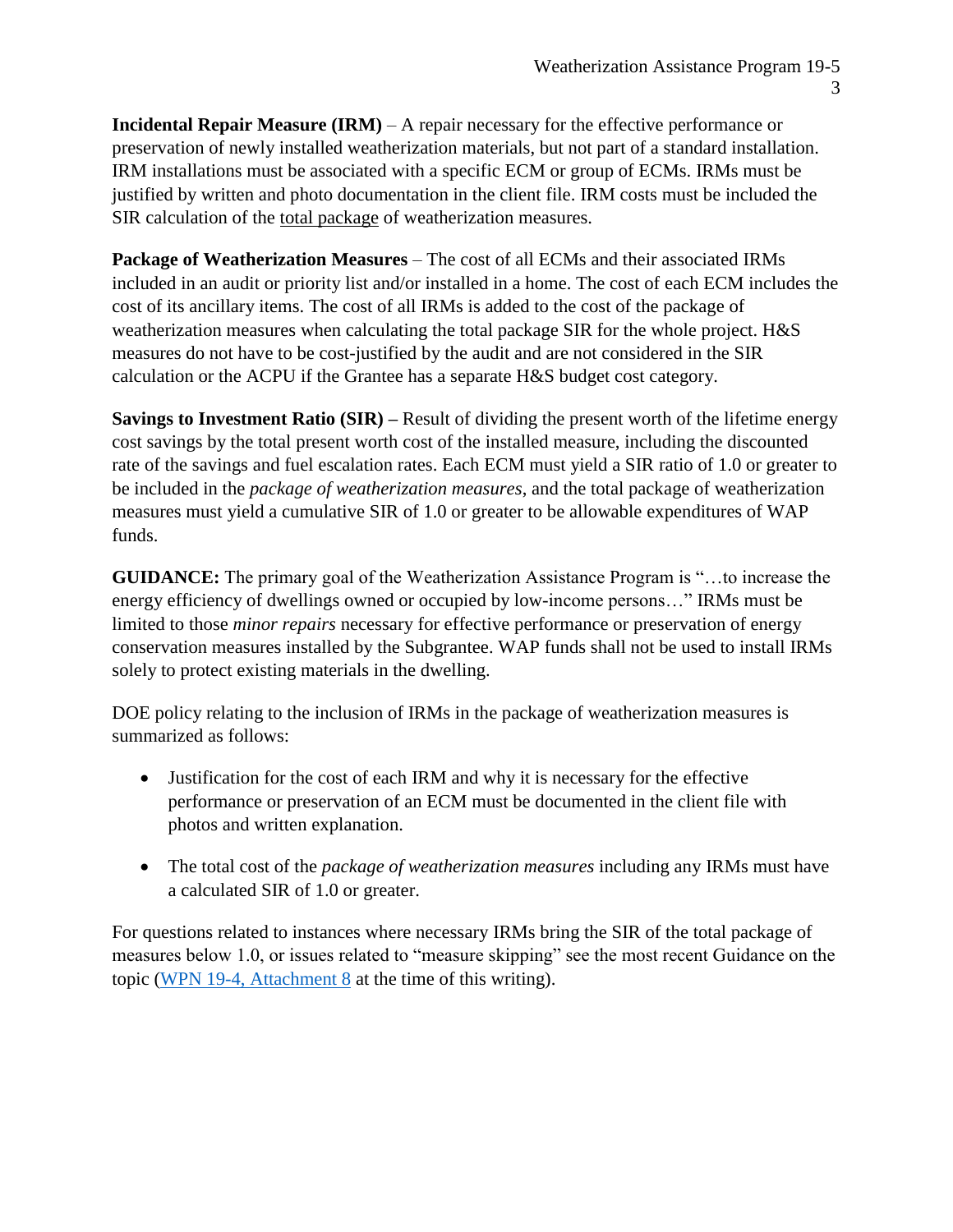**ROOF REPAIRS:** Roof repairs in and of themselves are not ECMs. Roof repairs are allowable as IRMs to preserve the integrity of the associated ECM(s), when they meet the definition and requirements of the IRMs listed above. Additional roof repair details are as follows:

- 1. Roof repairs are allowable as a H&S measure, if:
	- a. It resolves a bulk water intrusion issue that is the cause of visible biological growth, and;
	- b. The Grantee's Annual Plan *identifies* minor roof repair as an H&S measure, and *defines* it with a monetary or other (e.g., square footage) limitation, and;
	- c. The H&S roof repair is well documented with written explanation and photos of the biological growth in the client file.
- 2. Roof repairs are only allowable as an *ancillary cost* to an ECM that would *typically* require such a repair as a part of the ECM installation, such as roof mounted solar or ceiling/roof insulation.

**WINDOW AND DOOR REPAIRS:** Window and door repairs are allowable as IRMs to preserve the integrity of the associated ECM(s), when they meet the definitions and requirements of IRMs listed above. Additional window and door repair details are as follows:

- 1. Window or door repairs are allowable as a H&S measure, if:
	- a. It resolves a bulk water intrusion issue that is the cause of visible biological growth, and;
	- b. The Grantee's Annual Plan identifies Window or Door repairs as an H&S measure, and;
	- c. The H&S Window or Door repair is well documented with written explanation and photos of the biological growth in the client file.
- 2. Window or door repairs are only allowable as an *ancillary cost* to an ECM that would *typically* require such a repair as a part of the ECM installation.

**WINDOW AND DOOR REPLACEMENTS:** Window and door replacement(s) must first be modeled and treated as ECM(s) if cost justified. Window and door replacements shall not be included in the air sealing ECM. Window and door replacements are allowable as IRMs to preserve the integrity of the associated ECM(s), when they meet the definitions and requirements of IRMs listed above.

**IRM costs for any measures that do not meet the definitions set forth in regulating language and this WPN are subject to being questioned and potentially disallowed costs.**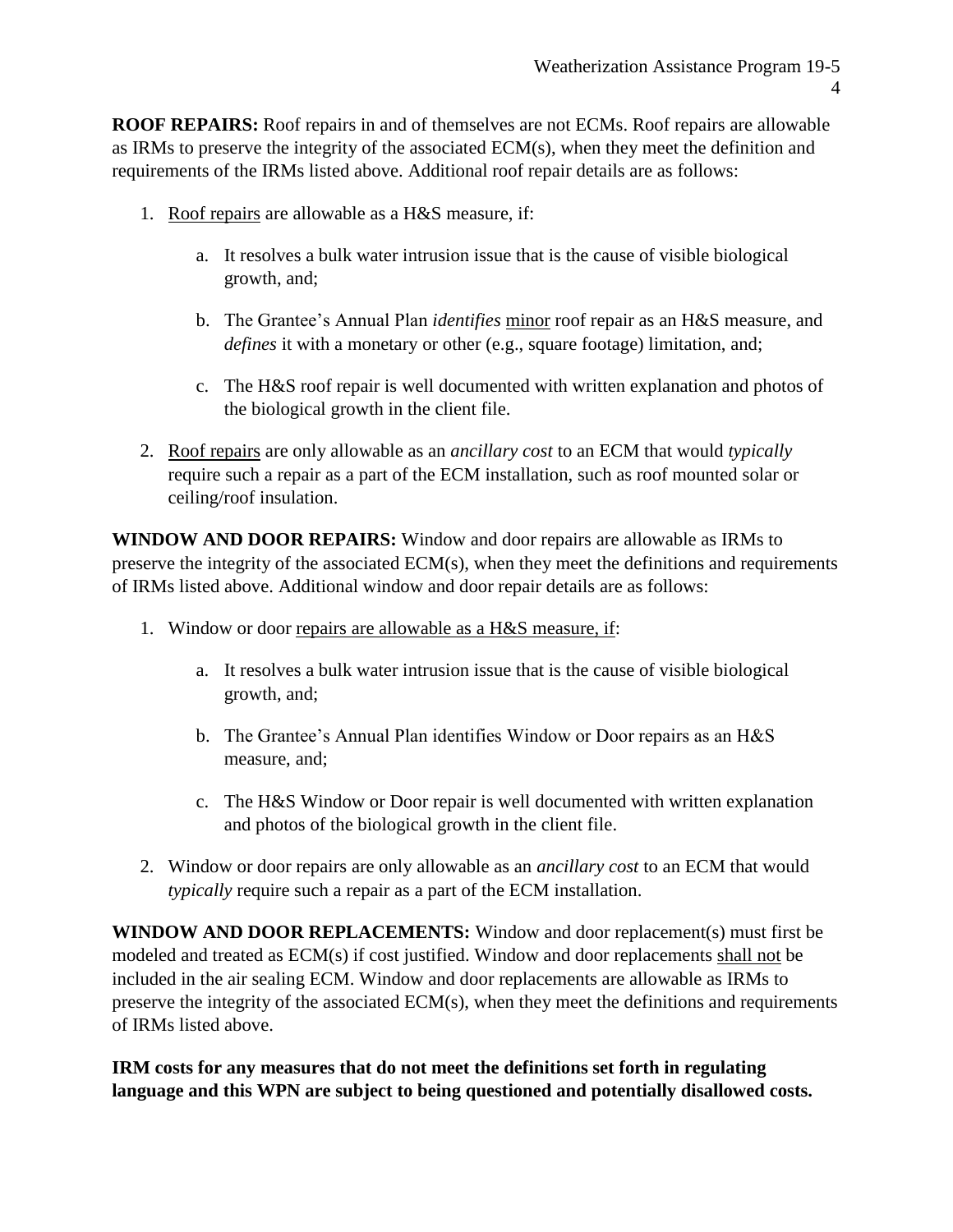**DOE encourages Grantees to consider the use of alternative funds for these measures when possible.**

**CONCLUSION:** Incidental repairs have always been part of the Weatherization Program and when appropriately included as outlined in this guidance will further the Program's energy saving mission and ensure the effective use of WAP funds.

**Grantees shall begin the process of implementing this guidance with their Project Officer with all necessary actions completed prior to the beginning of Program Year 2020**.

Harry Nerie Soncia

AnnaMaria Garcia **Director** Office of Weatherization and Intergovernmental Program Energy Efficiency and Renewable Energy

Attachment 1 - WPN 19-5 Definition Flow Chart